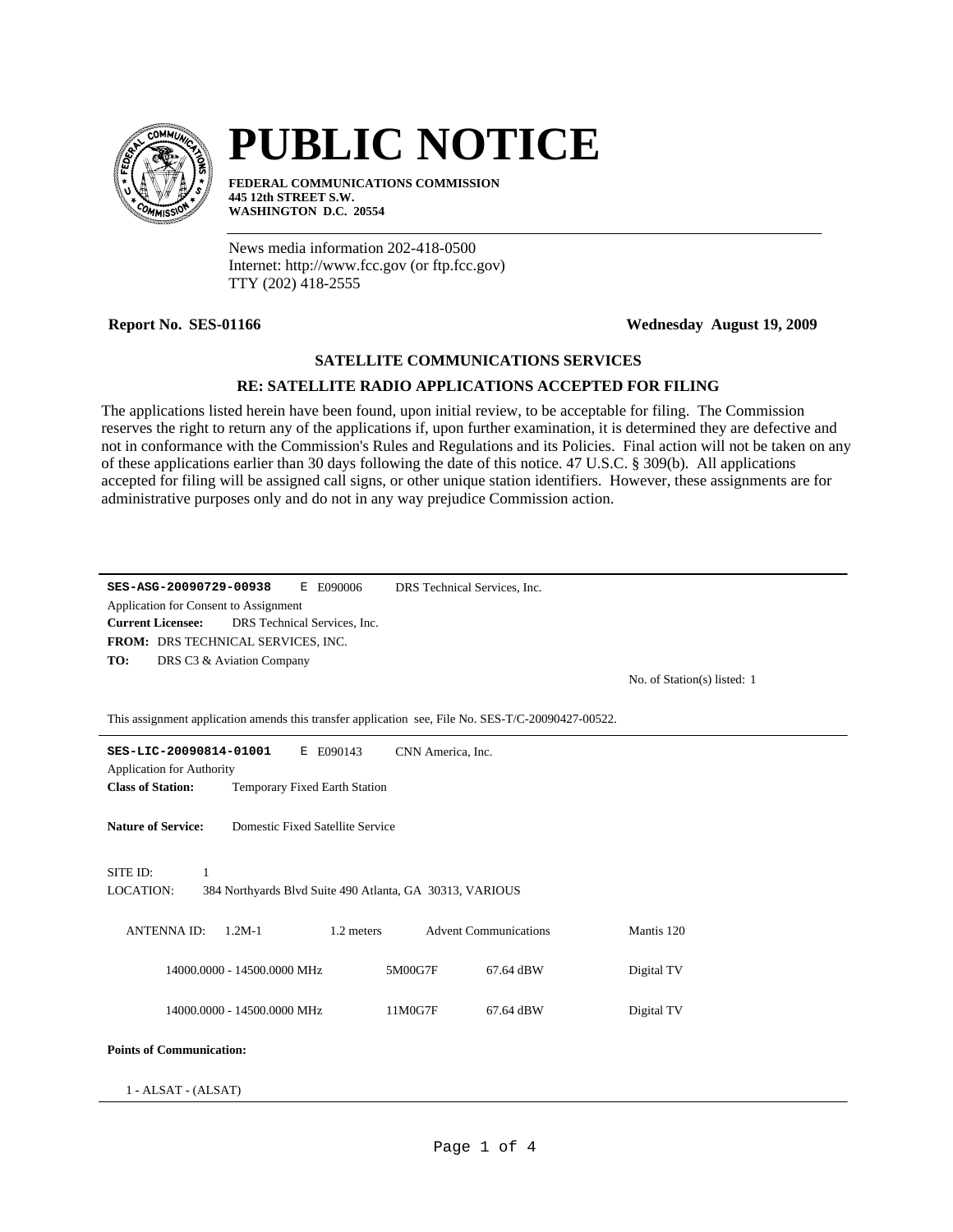**SES-MOD-20090807-00972** E KB22 **Class of Station:** Fixed Earth Stations Application for Modification Vyvx, LLC

**Nature of Service:** Fixed Satellite Service

"MOD" to add domestic Ku-band capabilities to a existing 4.5 meter antenna. The feed for one of the existing Andrew 4.5 reflectors will be changed to allow for Ku-band operations.

| SITE ID:           | $\mathbf{1}$              |             |                                                                                     |                           |                                                                                    |  |
|--------------------|---------------------------|-------------|-------------------------------------------------------------------------------------|---------------------------|------------------------------------------------------------------------------------|--|
| LOCATION:          |                           |             | 20021 Santa Rosa Mine Road, RIVERSIDE, STEELE VALLEY, CA<br>$117°18'55.10"$ W LONG. |                           |                                                                                    |  |
|                    | 33 ° 45 ' 30.10 " N LAT.  |             |                                                                                     |                           |                                                                                    |  |
| <b>ANTENNA ID:</b> | COM1/15.5m                | 15.5 meters | <b>E-SYSTEMS</b>                                                                    |                           | $WU-1$                                                                             |  |
|                    | 5925.0000 - 6425.0000 MHz |             | 36M0F8W                                                                             | 84.70 dBW                 | FM TELEVISION WITH ASSOC.<br><b>AUDIO SUBCARRIER</b>                               |  |
|                    | 3700.0000 - 4200.0000 MHz |             | 36M0F8W                                                                             |                           | FM TELEVISION WITH ASSOC.<br><b>AUDIO SUBCARRIER</b>                               |  |
| <b>ANTENNA ID:</b> | COM3/11m                  | 11 meters   |                                                                                     | <b>SCIENTIFIC ATLANTA</b> | 8007                                                                               |  |
|                    | 5925.0000 - 6425.0000 MHz |             | 36M0F8W                                                                             | 81.40 dBW                 | FM TELEVISION WITH ASSOC.<br><b>AUDIO SUBCARRIER</b>                               |  |
|                    | 3700.0000 - 4200.0000 MHz |             | 36M0F8W                                                                             |                           | FM TELEVISION WITH ASSOC.<br><b>AUDIO SUBCARRIER</b>                               |  |
| <b>ANTENNA ID:</b> | COM4/13m                  | 13 meters   |                                                                                     | <b>HARRIS CORPORATION</b> | 5270                                                                               |  |
|                    | 5925.0000 - 6425.0000 MHz |             | 36M0F8W                                                                             | 83.70 dBW                 | FM TELEVISION WITH ASSOC.<br><b>AUDIO SUBCARRIER</b>                               |  |
|                    | 3700.0000 - 4200.0000 MHz |             | 36M0F8W                                                                             |                           | FM TELEVISION WITH ASSOC.<br><b>AUDIO SUBCARRIER</b>                               |  |
| <b>ANTENNA ID:</b> | 4.5M1                     | 4.5 meters  | ANDREW CORP.                                                                        |                           | ESA45T-T                                                                           |  |
|                    | 6311.0000 - 6425.0000 MHz |             | 36M0F3F                                                                             | 72.69 dBW                 | STANDARD ANALOG VIDEO                                                              |  |
|                    | 6311.0000 - 6425.0000 MHz |             | 36M0G7W                                                                             | 71.74 dBW                 | DIGITAL TRAFFIC, VARIOUS<br>INFORMATION, VARIOUS FEC,<br><b>VARIOUS DATA RATES</b> |  |
|                    | 6311.0000 - 6425.0000 MHz |             | 51K2G7W                                                                             | 43.27 dBW                 | DIGITAL TRAFFIC, VARIOUS<br>INFORMATION, VARIOUS FEC,<br>VARIOUS DATA RATES        |  |
|                    | 6067.0000 - 6243.0000 MHz |             | 36M0F3F                                                                             | 72.69 dBW                 | STANDARD ANALOG VIDEO                                                              |  |
|                    | 5925.0000 - 6261.0000 MHz |             | 36M0G7W                                                                             | 71.74 dBW                 | STANDARD ANALOG VIDEO                                                              |  |
|                    | 5925.0000 - 6261.0000 MHz |             | 51K2G7W                                                                             | 43.27 dBW                 | DIGITAL TRAFFIC, VARIOUS<br>INFORMATION, VARIOUS FEC,<br><b>VARIOUS DATA RATES</b> |  |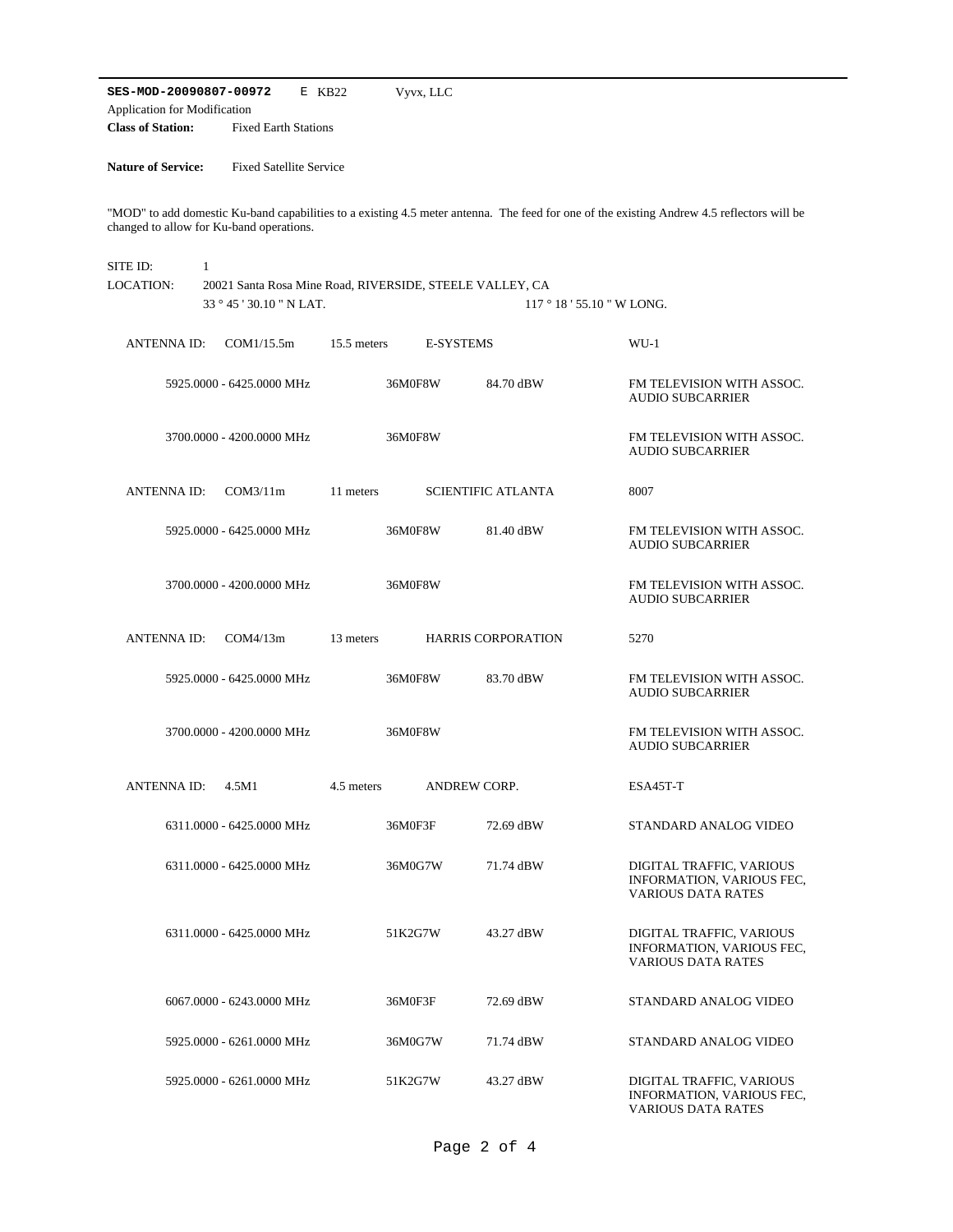|                                                                                                                                                                           | 5925.0000 - 5983.0000 MHz               | 36M0F3F    | 72.69 dBW          | STANDARD ANALOG VIDEO                                                              |  |
|---------------------------------------------------------------------------------------------------------------------------------------------------------------------------|-----------------------------------------|------------|--------------------|------------------------------------------------------------------------------------|--|
|                                                                                                                                                                           | 3700.0000 - 4200.0000 MHz               | 36M0F3F    |                    | STANDARD ANALOG VIDEO                                                              |  |
|                                                                                                                                                                           | 3700.0000 - 4200.0000 MHz               | 36M0G7W    |                    | DIGITAL TRAFFIC, VARIOUS<br>INFORMATION, VARIOUS FEC,<br><b>VARIOUS DATA RATES</b> |  |
|                                                                                                                                                                           | 3700,0000 - 4200,0000 MHz               | 51K2G7W    |                    | DIGITAL TRAFFIC, VARIOUS<br>INFORMATION, VARIOUS FEC.<br><b>VARIOUS DATA RATES</b> |  |
| ANTENNA ID:                                                                                                                                                               | 4.5M2                                   | 4.5 meters | <b>ANDREW CORP</b> | ESA45T-T                                                                           |  |
|                                                                                                                                                                           | 14000.0000 - 14500.0000 MHz             | 36M0F3F    | 79.04 dBW          | STANDARD ANALOG VIDEO                                                              |  |
|                                                                                                                                                                           | 14000.0000 - 14500.0000 MHz             | 36M0G7W    | 79.04 dBW          | DIGITAL TRAFFIC, VARIOUS FEC,<br>VARIOUS DATA RATES, VARIOUS<br><b>MODULATION</b>  |  |
|                                                                                                                                                                           | 14000.0000 - 14500.0000 MHz             | 51K2G7W    | 50.57 dBW          | DIGITAL TRAFFIC, VARIOUS FEC,<br>VARIOUS DATA RATES, VARIOUS<br><b>MODULATION</b>  |  |
|                                                                                                                                                                           | 11700.0000 - 12200.0000 MHz             | 36M0F3F    |                    | STANDARD ANALOG VIDEO                                                              |  |
|                                                                                                                                                                           | 11700.0000 - 12200.0000 MHz             | 36M0G7W    |                    | DIGITAL TRAFFIC, VARIOUS FEC,<br>VARIOUS DATA RATES, VARIOUS<br><b>MODULATION</b>  |  |
|                                                                                                                                                                           | 11700.0000 - 12200.0000 MHz             | 51K2G7W    |                    | DIGITAL TRAFFIC, VARIOUS FEC,<br>VARIOUS DATA RATES, VARIOUS<br><b>MODULATION</b>  |  |
| <b>Points of Communication:</b>                                                                                                                                           |                                         |            |                    |                                                                                    |  |
| $1 - ALSAT - (ALSAT)$                                                                                                                                                     |                                         |            |                    |                                                                                    |  |
|                                                                                                                                                                           | 1 - ANIK E1 - (118.7 W.L.)              |            |                    |                                                                                    |  |
| 1 - ANIK E2 - (111.1 W.L)                                                                                                                                                 |                                         |            |                    |                                                                                    |  |
| 1 - MORELOS-2 - (116.8 W.L.)                                                                                                                                              |                                         |            |                    |                                                                                    |  |
| 1 - SOLIDARIDAD F-1 - (109.2 W.L.)                                                                                                                                        |                                         |            |                    |                                                                                    |  |
| 1 - SOLIDARIDAD F-2 - (113.0 W.L.)                                                                                                                                        |                                         |            |                    |                                                                                    |  |
| SES-REG-20090817-01007<br>Ascent Media Systems and Technology Services, LLC<br>EZ<br>E E090148<br>Registration<br><b>Class of Station:</b><br><b>Fixed Earth Stations</b> |                                         |            |                    |                                                                                    |  |
| <b>Nature of Service:</b>                                                                                                                                                 | <b>Fixed Satellite Service</b>          |            |                    |                                                                                    |  |
| SITE ID:                                                                                                                                                                  | 4.5M                                    |            |                    |                                                                                    |  |
| LOCATION:                                                                                                                                                                 | 9145 Ellis Road, Brevard, Melbourne, FL |            |                    |                                                                                    |  |
|                                                                                                                                                                           | 28 ° 5 ' 56.00 " N LAT.                 |            |                    | 80 ° 41 ' 43.00 " W LONG.                                                          |  |